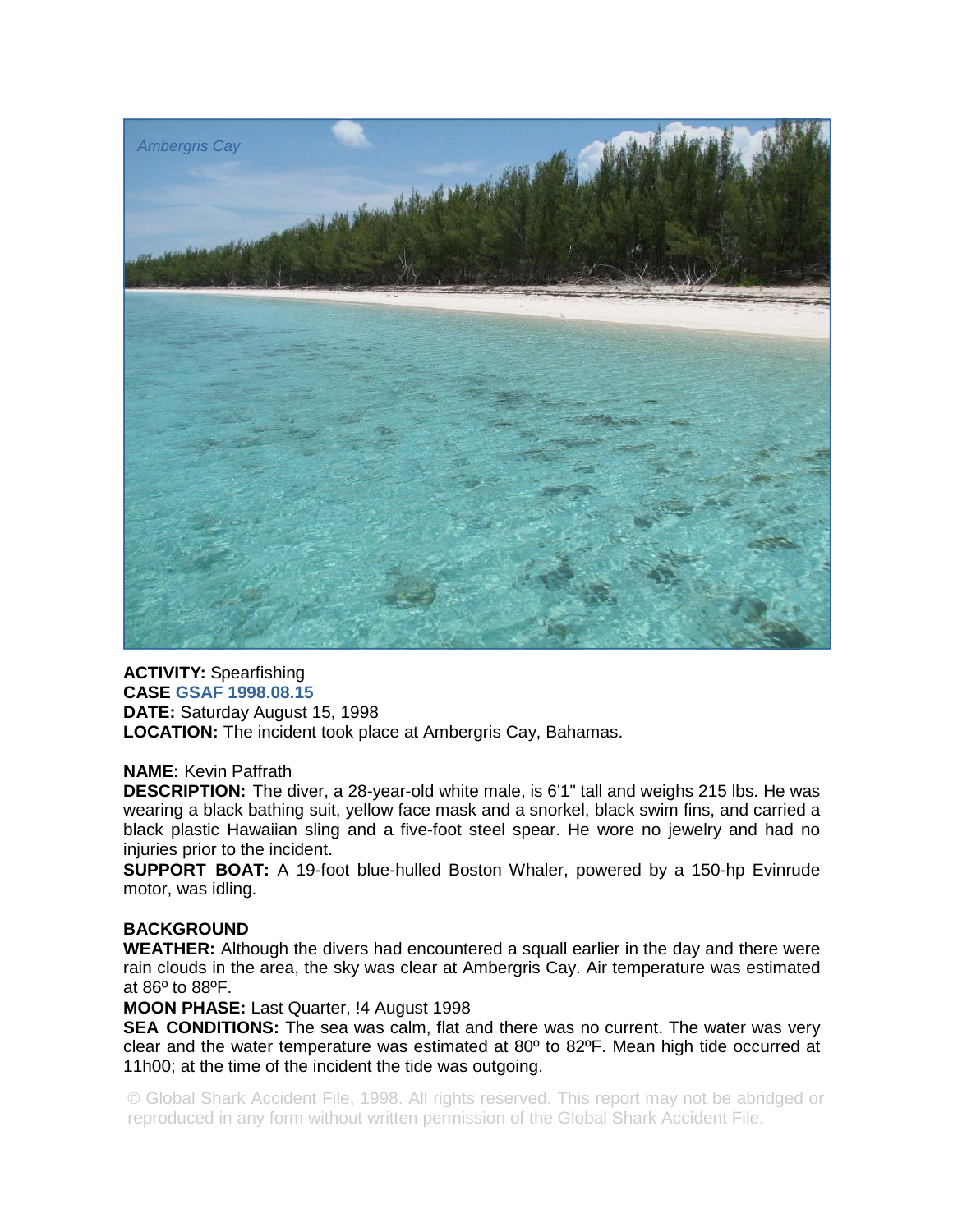**ENVIRONMENT:** The incident took place over a flat sandy bottom with patch reefs. No other boats were in the area, and the diver observed parrotfish, angelfish, butterflyfish and hogfish.

**DISTANCE FROM SHORE:** 1.5 miles **DISTANCE FROM REEF:** Five to 10 feet from scattered reef. **DISTANCE FROM SUPPORT BOAT:** 40 feet **DEPTH OF WATER AT INCIDENT SITE:** 12 feet **TIME:** 4:30 p.m.



**NARRATIVE:** Four divers, Kevin Paffrath, Jeff Holaday, Sean Noble and Van Conoley, owner of the boat and Kevin's father-in-law, left the dock at Green Turtle Cay at 10 to 10:30 a.m. (low tide) for a day of spearfishing. They initially dived at Hog Key and then moved west to Ambergris Cay.

Kevin had been in the water about 20 minutes and had aimed at, but missed, a hogfish, *Lachnolaimus maximus.*  He was swimming along the edge of the reef when he spotted another large hogfish in the weeds and shot it behind the brain. The fish swam in a circular pattern and then came to rest on the sandy bottom. Kevin dived for the fish but it swam away, collided with a rock and was knocked unconscious. Kevin dived down a third time and retrieved the fish. While ascending to the surface he kept both hands on the spear, a hand on each side of the fish, holding both fish and the spear close to his chest.



*ARKive* 

Just as Kevin's head broke the surface, a shark grabbed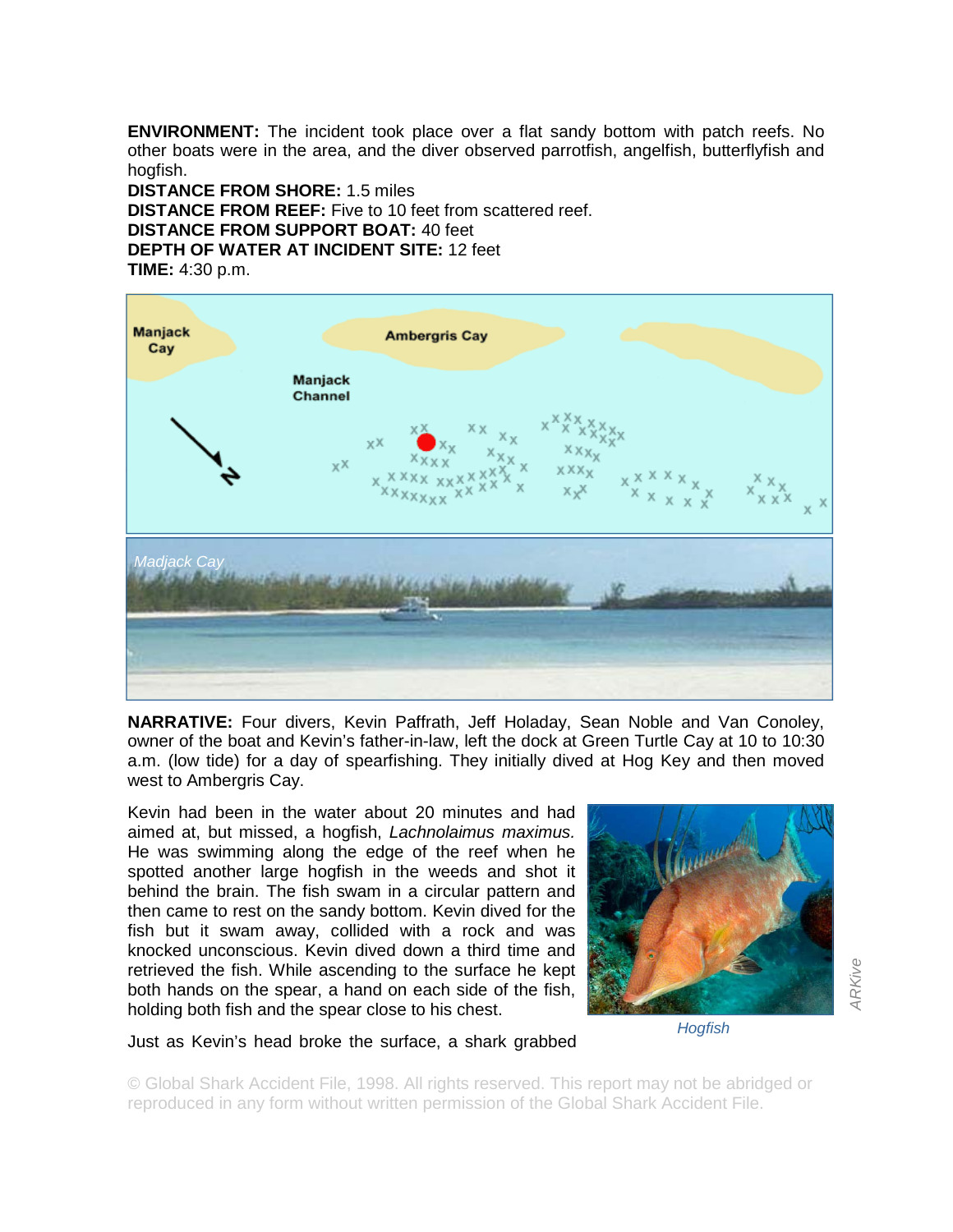his left calf and pulled him downwards. When bitten, Kevin was facing Jeff Holaday (10' away), the boat (25' away), and the shore (1.5 miles away). The shark approached from behind and seawards of the diver. Kevin felt "pressure" when the shark bit him, but no pain, and he glanced back and saw the shark. The divers in the boat saw turbulence in the water behind Kevin just as he shouted, "I'm bit". When Kevin shouted, Jeff Holaday looked into the water and saw the shark dart away and streak towards the seabed. Kevin dropped the hogfish and spear and swam to the boat.

**INJURY:** The diver's left calf was bitten. No arteries or tendons were severed by the shark. Post-surgical photographs of the wounds were taken 18 hours after the incident by the diver's wife. The lower jaw of the shark sank into the diver's medial calf, its upper jaw into his lateral calf. During the initial contact the diver pulled his leg away from the shark, twisting it slightly and causing the six scratches of the upper jaw on the medial calf, six scratches on the lateral calf, and two teeth of the lower jaw scratched the lateral calf some distance below. It appears that the shark made a single bite and the remainder of the wounds occurred as the diver attempted to free his leg.

**FIRST AID:** On board the boat the diver laid down in the stern, but before the boat got underway he moved to the bow. His wound was washed with hydrogen peroxide. Ice was wrapped in a towel and placed against the wound to slow blood loss and his leg was elevated on a cooler. The ride to



Green Turtle Cay took 30 minutes. As the boat approached the Cay, the divers radioed for assistance, asking that medical personnel meet them at the dock. The boat docked at Green Turtle Cay at 5:00 p.m.

**TREATMENT:** The diver arrived at Green Turtle Clinic (a satellite of Princess Margaret Hospital in Nassau) at 5:15 p.m. There, the local nurse, Barbara, flushed the wound with hydrogen peroxide and butadiene. Local anesthesia (novocaine) was administered by injection and 62 sutures were used to close the wounds.

**SPECIES INVOLVED:** According to witnesses, the incident involved a Caribbean reef shark about four to five feet total length. Based on wound size and jaw comparison, Dr. Gordon Hubbell concluded that the shark was between five and six feet in length.

**COMMENT:** Kevin has been diving for the past seven years, spending a month each year in the Bahamas. He reports that he has never seen the numbers of sharks that he saw on this trip. On dive trips to this area earlier in the year (May, June and July) one or two sharks were seen per day. However, on this trip he observed 12 to 15 sharks each day. The reef sharks were two to nine feet in length, most averaging four to six feet, and nurse sharks